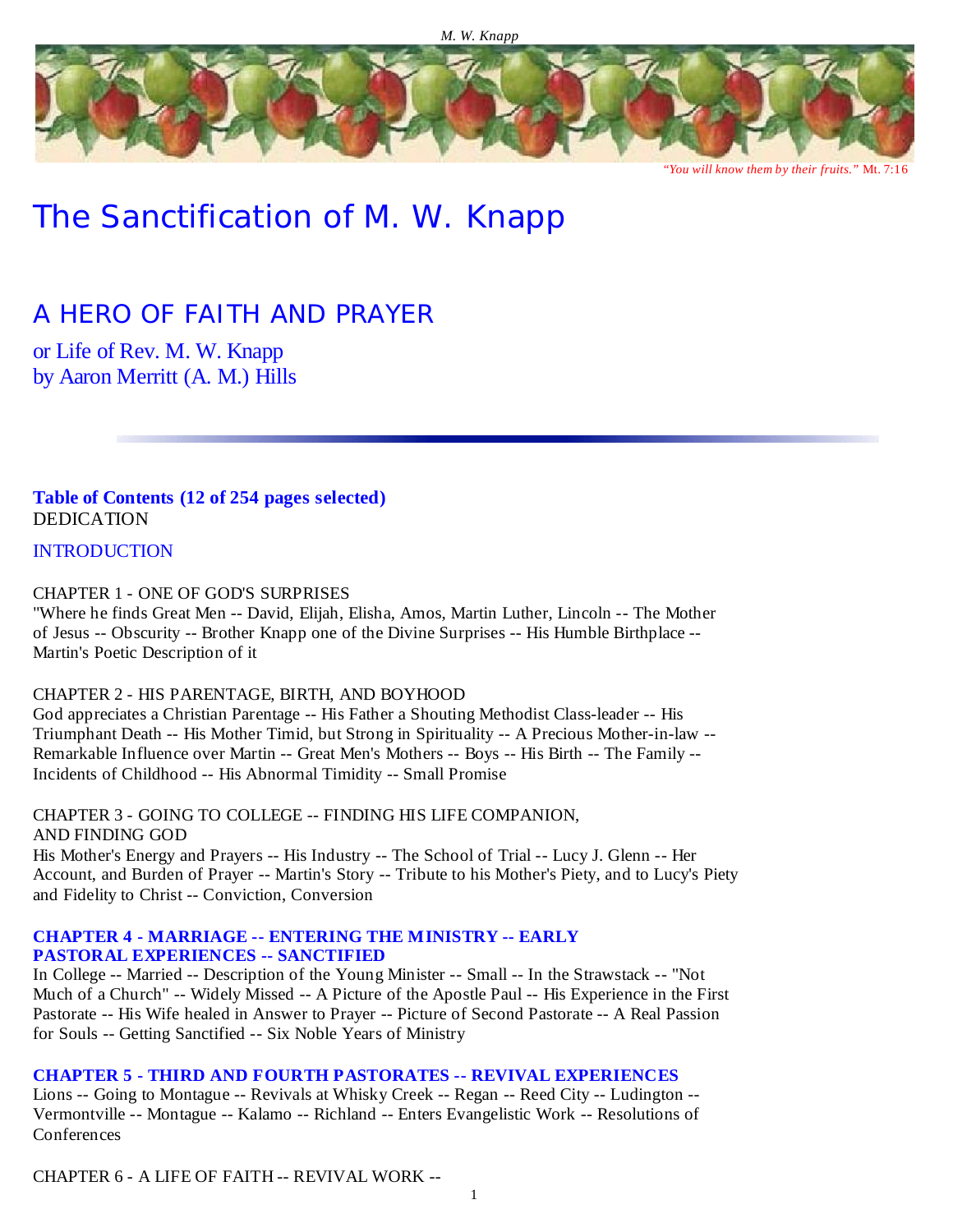### TESTED AND TRIED AND TRUE -- BOOKS AND REVIVALIST

Am Painting a True Picture of Brother Knapp -- Bessie Queen's words -- His Great Faith in Finances -- Renews Covenant -- Torturing Instruments -- "Whatsoever" -- Enlargement -- Evangelistic Work -- Eaton Circuit -- DeWitt -- Reading -- Spring Lake -- Eaton -- Rheumatism -- His Books, "Christ Crowned Within," Revivalist, "Out of Egypt into Canaan" -- Remarkable Ten Years -- Holy Spirit Power

#### CHAPTER 7 - GOING DOWN INTO THE DEEPS

Two Years of Suffering and Trial -- "Full of Cheer" -- Algansee Revival -- "Revival Tornadoes" begun -- Sick -- Mrs. Palmer's Works -- The Devil -- Working on His Book -- Spirit-Filled -- Great Heaviness -- God's Presence -- Finished "Revival Tornadoes" -- Thirteenth Anniversary of Marriage -- Wife Sick -- Partnership with God -- Knapp Sick -- Great Camp-meeting -- Ionia -- A Crisis and Dark Hours

#### CHAPTER 8 - THE FURNACE SEVEN TIMES HEATED

Still Holding on -- Wife Translated -- Resignation -- "Glorified" -- Her Worth -- The Iron Wheel -- "Not Shut in" -- "Polishing Tools" -- Sick -- Anna a Comfort -- Dead to all but God -- Father's Death -- Reed City Camp -- "One Year!" -- On the border of Paradise -- Weak-Spine Family -- Unexpected Trial -- Victory --Another Furnace -- Furnace Lessons -- Port Huron Revival -- Agony – Healed

#### CHAPTER 9 - TRIAL AND DELIVERANCE

Fruitfulness -- Still Missed -- "Deep, Deep Wound" -- Satan's attack -- Anniversary -- Heartache -- God All -- Victory -- God- refining -- Thirty-ninth Birthday -- "Impressions" finished -- Insight into Soul Troubles" -- Authorship -- "Revival Kindlings" -- Impressions -- Wonderful Achievement -- Married – Cincinnati

CHAPTER 10 - LIFE'S WORK AND DEVELOPMENT IN CINCINNATI Pushing his Revivalist and book-publishing -- An Unpromising Field -- The Devil's Finest Work -- "Double Cure" -- Beulah Heights" -- "Tears and Triumphs" -- "Bible Songs"

#### CHAPTER 11 - GREATNESS IN SERVICE

A True Greatness -- "A Living-light Fountain" -- "Lightning Bolts" -- "Worse than Pagans" -- "Genuine Repentance" -- Editorials -- "Appalling Results" -- "Sanctification in the Knees" -- "Spiritual Wolves" -- "Mistakes About Consecration" -- "Mistakes in Believing" -- "Take Time to Pray" -- Premillennial Views Adopted -- "Heavenly Treasures

#### CHAPTER 12 - A POTENT INFLUENCE

"Finger Marks" -- Last Four Years -- Intimacy -- My Publisher -- A Bundle of Nerves, Brain, and Heart -- Opening a Mission -- Seven Hundred and Fifty Souls -- A Failure Somewhere -- A Sad Event -- Knapp tried Before his Conference -- Maryland Camp-meeting -- The Battle Won -- How it looks to Outsiders

### CHAPTER 13 - A GROWING POWER

"A Spreading Benediction" -- The Revivalist becomes a Weekly -- Colportage Library -- A Monthly -- "Pentecostal Wine" -- "Jesus Only" -- Critical Study of Methodist Church -- Startling Editorial -- "Revival Poison in the Methodist Pan" -- "Poison in the Zion Pan"

### CHAPTER 14 - COURAGE TO VENTURE

Lifted above "the Curse of Commonness" -- Purchasing the "Mount of Blessings" -- How the Money Came -- Striking Events and Answers to Prayer -- The Texas Farm -- The First Money

CHAPTER 15 - WITHDRAWING FROM THE METHODIST EPISCOPAL CHURCH A Blest Man -- God in His Life -- A Painful Event -- Batteries of Abuse -- His Own Accounts of Why he left His Church -- Reply of the Editor of Pittsburg Advocate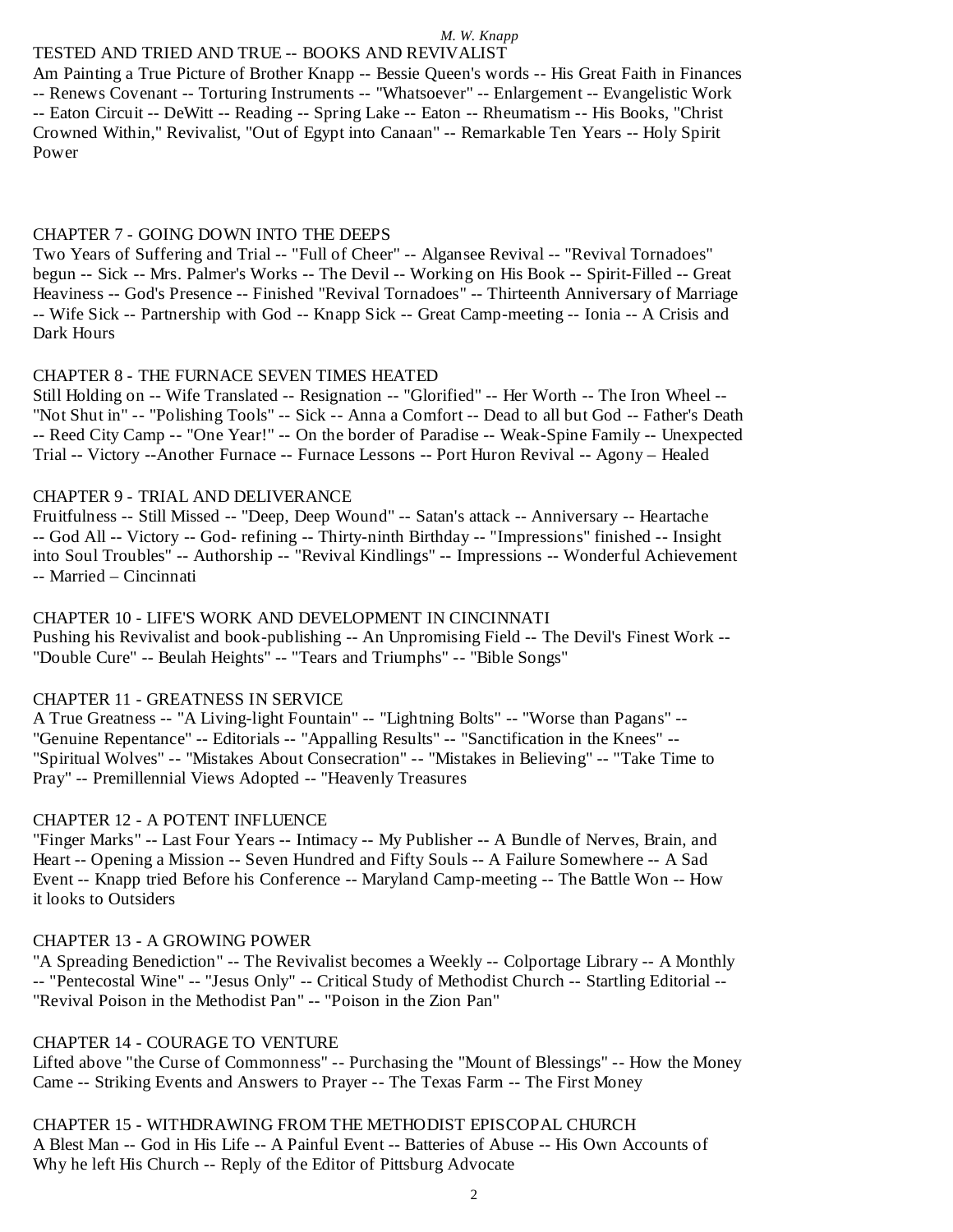### CHAPTER 16 - LEANING HARD ON GOD, AND PERSECUTION FOR RIGHTEOUSNESS SAKE

Started a Foreign Missionary Movement -- Wanted to be a Missionary -- His Last Book, "Pearls from Patmos" -- Ripening for Heaven -- Last Meeting with Knapp -- Arraigned Before the Police Court -- Knapp's Testimony -- The Lawyer's Plea -- Decision of the Judge -- Knapp's Comment -- Items of Interest

#### CHAPTER 17 - NEARING HOME

Watching for Light and listening for Heavenly Voices -- Bessie's Account -- The Last Communion -- Wonderful love for His Pupils -- No Regrets -- The Rescue Home -- The Young Unfortunate Mother -- Revelation -- "Up in Heaven" -- "For Africa" -- Leaning on Knapp -- Saturday Night -- "Consuming Passion for Souls" -- "Prevailing Prayer"

# CHAPTER 18 - EMANCIPATION -- TRANSLATION

A Long Life -- Many Times Healed -- Couldn't Get Hold -- Last Songs -- Ripening -- Kissed into Slumber -- A Vision of Life -- A Week's Illness -- Worn out -- A Quiet Death -- " I have no regrets" -- Simple Ceremonies -- Godbey's Prayer and Sermon -- Mrs. Knapp's Journey Home -- A Night with Jesus

### CHAPTER 19 - LIFE AFTER DEATH THROUGH A HOLY INFLUENCE

Undying Influence -- Tribute of Belle Staples -- Loyal unto Death -- The Cremation -- Home Life -- Reading Hearts Intuitively -- Love for His Children -- Business Methods -- Only Holiness Books -- Living by Faith -- Long Days of Toil -- A Clean Paper -- God's Wonders

# CHAPTER 20 - OUTPOURINGS OF SYMPATHY AND SORROW

"Better to have loved and lost" -- The Saddest Telegram -- Letters from Julia T. Randolph, Noah, Mena B. VonHolt, Mrs. Kent White, M. L. Haney, Rev. Wm. Taylor, W. T. Davis, S. Bufes, B. F. Walker, Charlie and Lettie Cowman, Wm. N. Hirst, "R," L. C. Pettit, B. S.Taylor and wife, Ida Wetmore, Mrs. J. H. Sparling, John C. Heach, S. Medden, Anna R. Colp, Elma Upperman, Rev. B. E. Paddock, M. L Ryan, Mrs. E. C. Harnor, Jessie and James Hundley

### CHAPTER 21 - A STREAM OF HOPEFUL SORROW

Widely Missed -- Letters from H. E. Malone, Mrs. R. Vandiwort Della Brown, J. C. Turner, L C. Hodgin, E. Townsend Jones, Mrs. Myra Richardson, Herbert L. Henry, E. A. Fergerson, M. D. Warburton, John C. Beach, Hope Alvord, Wm. and H. E. Taylor, C. M. Keith, Seth C. Rees, Arthur F. Ingler and James B. Howell, S. H. Bolton, A. Lee Gray, Kate Applegate, F. M. Messenger, E. A. Kilbourne, Gertrude Moon, Grace A. Fisher, Emily P. Carter, F. Voget, Mrs. Myra Crozier, F. E.

Morehouse, Mrs. H. Briggs, Geo. B. Kulp

# CHAPTER 22 - THE HERO PROMOTED

Tribute and Poem from some one at the Boston Convention -- Tribute of Brother Godbey -- From "Holiness Advocate," Goldsboro, N. C. -- From "Little Visitor," Port Huron, Mich. -- From Zion's Outlook -- Tribute of Seth C. Rees -- Words from Mrs. Knapp -- The Author's Tribute

# CHAPTER 4

# EARLY PASTORAL EXPERIENCES -- SANCTIFIED **A SPARK FROM MY PASTORAL LIFE**

**M. W. KNAPP**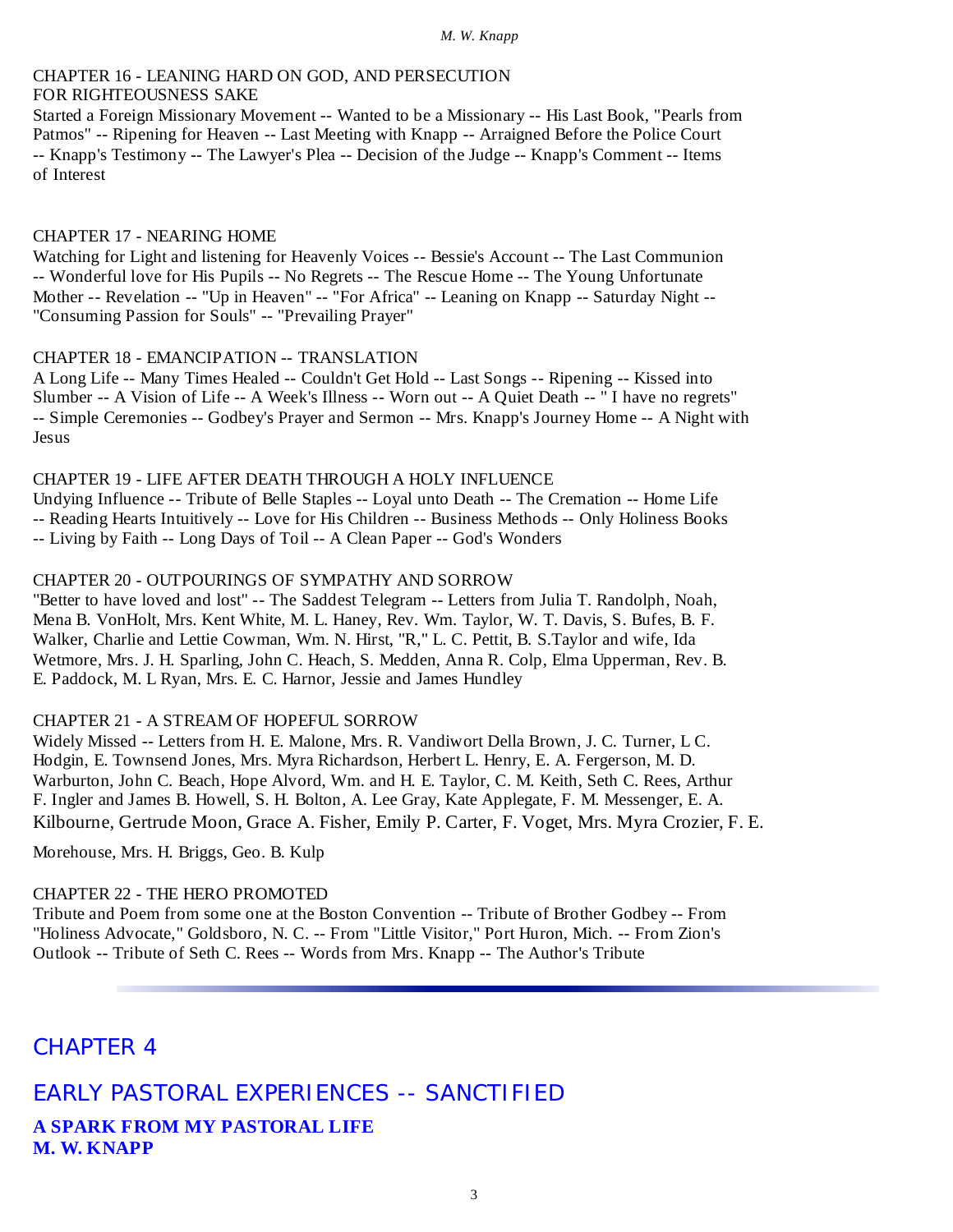"My first charge was a country appointment, with a village as its center.

"At one of these outposts we had no building, worshipping in a church of another denomination.

Our people were in fair circumstances, but did not want to build. I was young and inexperienced, but got my message from God, and proclaimed His truth. Soon He showed me that it was His will that our people build a church, as neither society had enough religion, so but what there was constant friction between them. They were very reluctant to accept a proposition which touched their pocketbooks so strongly, and I felt it my duty to explain to them what the consequences would be, and advised them to obey God in this matter, or disband.

"This position, cumbered with my lack of gifts and experience, determined them to ask for a change at the close of the year.

"I had been preceded by a preacher of larger pulpit gifts, and they felt that the 'good of the cause demanded a more experienced man.' Feeling this way, they sent their request to the authorities. In the meantime myself and my wife felt that our work on the charge was not done, and received the assurance that we were to be returned. 'We committed our way to the Lord, and waited patiently for Him.'

"The protest to our return failed to reach the presiding elder, and we were returned to the charge.

All this time we were in total ignorance of the opposition.

"As was my custom, I soon began calling on and praying with the people. It was not long until my labors found me among these dissatisfied members. I called upon the leader, not knowing there was a ripple on the storm-tossed sea. He was in the field working.

"He had been very cordial, and his house often our temporary home. He seemed so still and strange and cold! What could it all mean?

"Finally he broke the suspense:

" 'Did you not know that we requested a change of pastors?'

" 'I knew nothing of it.'

" 'Well, what are you going to do?'

" 'Do? Why, the Lord and the Conference sent me back, and I am going to stay.'

" 'But no one will hear or support you.'

" 'I can't help that. I'll be on hand at my next appointment.'

"I returned home with a sad, pained heart, and told my wife. We prayed over it, and God comforted us and assured us of His presence, companionship, and support, and, strong in His strength, we decided to patiently do His will, and trust Him with the consequences.

"At our first appointment to the seat of this secession a funeral interrupted, so we could not go.

At the next a quarterly-meeting kept us away, so it was six weeks before we were able to enter the pulpit where our absence was so much dearer than our company.

"When nearly there, we met the leader of the revolt going away to another meeting. His head hung low, his look was sad.

"He was in the main a good man, had a noble wife, and his better nature and loyalty to the Church were conquering, and 't was hard for him to thus run away.

"I never blamed any of them for the way they felt, as I was young and unskillful. The marvel was that any rallied around us, except that my wife was gifted and God was on our side.

"God, as usual, had given a text and message for the occasion. He gave me comfort and assurance that my text was of Him.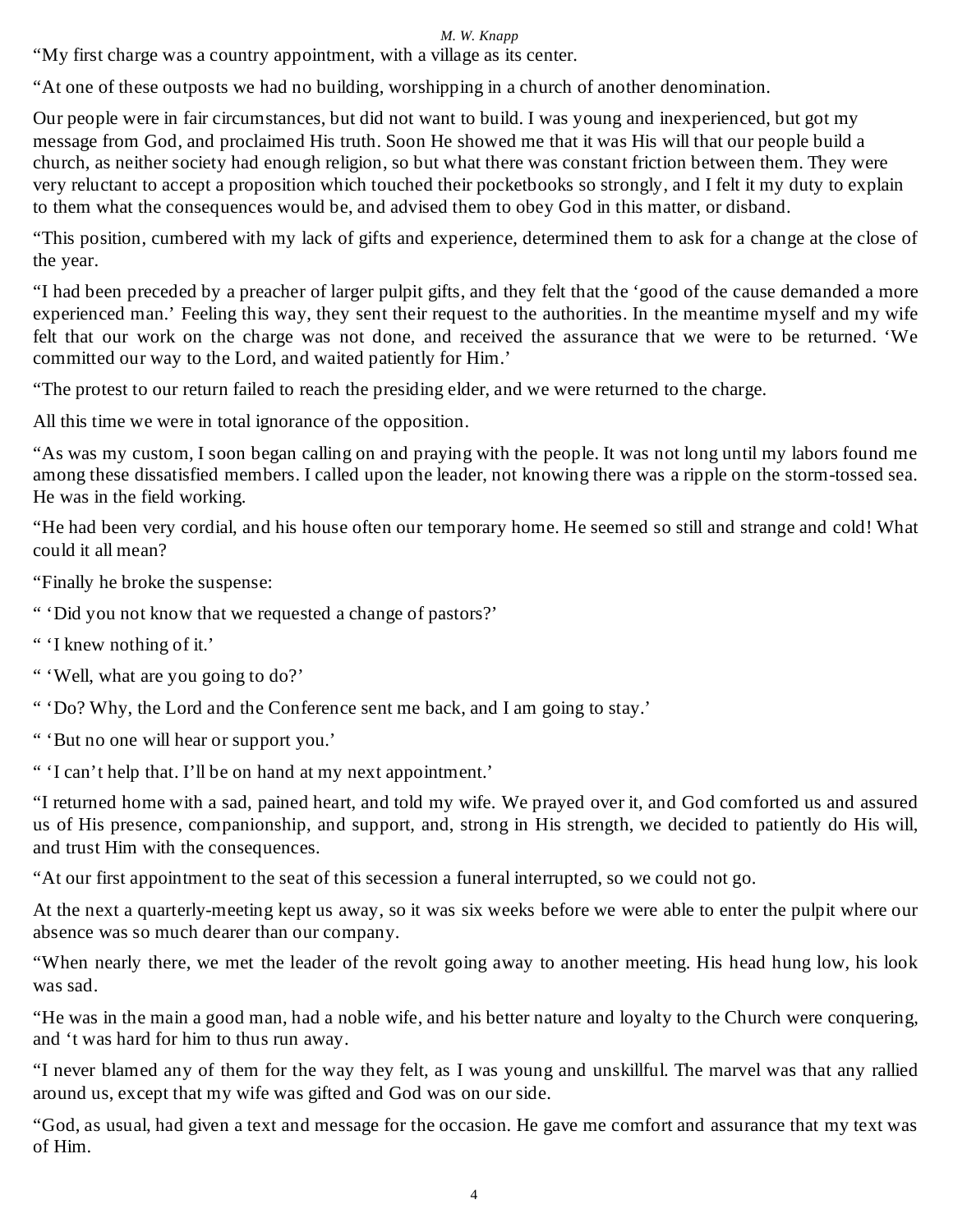"It was, 'None of these things move me.' I did not once refer to the existing dissatisfaction, but tried to show that Bible religion, the kind Paul had, would put one where their souls would be so staid on God that they would be unmovable.

"I was not fully sanctified at that time, but my heart was tender and sensitive to Divine impressions, and God blessed the Word.

"While at first doubtless some thought I was going to preach on 'None of these things MAKE ME MOVE,' they were disappointed and they were tender. The outsiders said, 'The little preacher has got more religion than the members.' God knows about that; but the members came and shook hands with me, and from that hour all was changed. A revival soon broke out, and the church enterprise was taken up, and at the close of the year all were urgently in favor of our return.

"We were sent back, and remained as long as the law of the Church would allow. The church building was completed and dedicated. After entering the evangelistic field, we returned, and God gave a revival of wonderful power, over one hundred professing conversion.

"The memories of that place and people are among the sweetest of my life. May God bless them! The tears start as I write these lines. She who then, in the beauty and vigor of her young life, was by my side, and with her songs of joy and victory helped lead on the embattled hosts, is now 'mid still more glorious scenes above. Others have followed her.

> 'Most are scattered now and fled, Some are married, some are dead.' Yet, thank God, of those who still are living, 'All may meet on that blest shore, And reign with Christ for evermore.'

"The above incident hints the following lesson:

"God changes forbidding circumstances into welcome victories, when His servants follow Him." The following is a picture of the second pastorate by one of the members:

"Our pastor preceding Brother Knapp was Brother Charles Jacokes, a large man, in middle life, and one possessing considerable dignity. When word came from Conference – I think it was the fall of 1880 – that our new minister was M. W. Knapp, a very young man, every one was anxious to see him. At that time what is now Elsie Station was a large circuit of three appointments, called Duplain Circuit, with the parsonage at Duplain. I well remember the first time he came to Elsie. It was Sunday evening. The church was crowded. All were eager to see the new minister, and I think that, without an exception, all were more or less disappointed; for he looked like a small boy of eighteen years. I have heard him say that, as he looked over the large congregation, he was so embarrassed he expected he should break down. He came here from Potterville, which was his first appointment, where he had been three years. We soon found out, however, that we had no boy minister, but one fully equal to all the responsibilities contingent upon a large and important circuit. His gifted and devoted wife, Lucy Glenn Knapp, was his constant and efficient helper.

"There was no sacrifice of ease, comfort, or things temporal too great for them to make for the cause of Christ. It can be truly said that they two were possessed of a passion for souls; and during their stay of three years (when that was the full term) they conducted two fruitful revivals at Elsie, besides at other points. Not content with the work already in hand, they went out to three neighborhood schoolhouses, and held revivals and organized classes, so that part of the time he had six preaching-places. One of these, now grown to be the thriving village of Bannister, has a prosperous organization and a good church building. Immediately upon Brother Knapp's coming among us he began to preach full salvation definitely, more so than we had ever heard before, although he himself had not entered into the experience as yet. It was here that he held the two days' holiness-meeting, assisted by Brother and Sister Taylor, and where he entered into the blessing, with the manifestations as described in a recent Revivalist. I well remember his telling us all about it here in our home, and the impression it made upon me. While here he built two churches: one at Shepherdsville, one at Elsie. The year those churches were built was a peculiarly trying and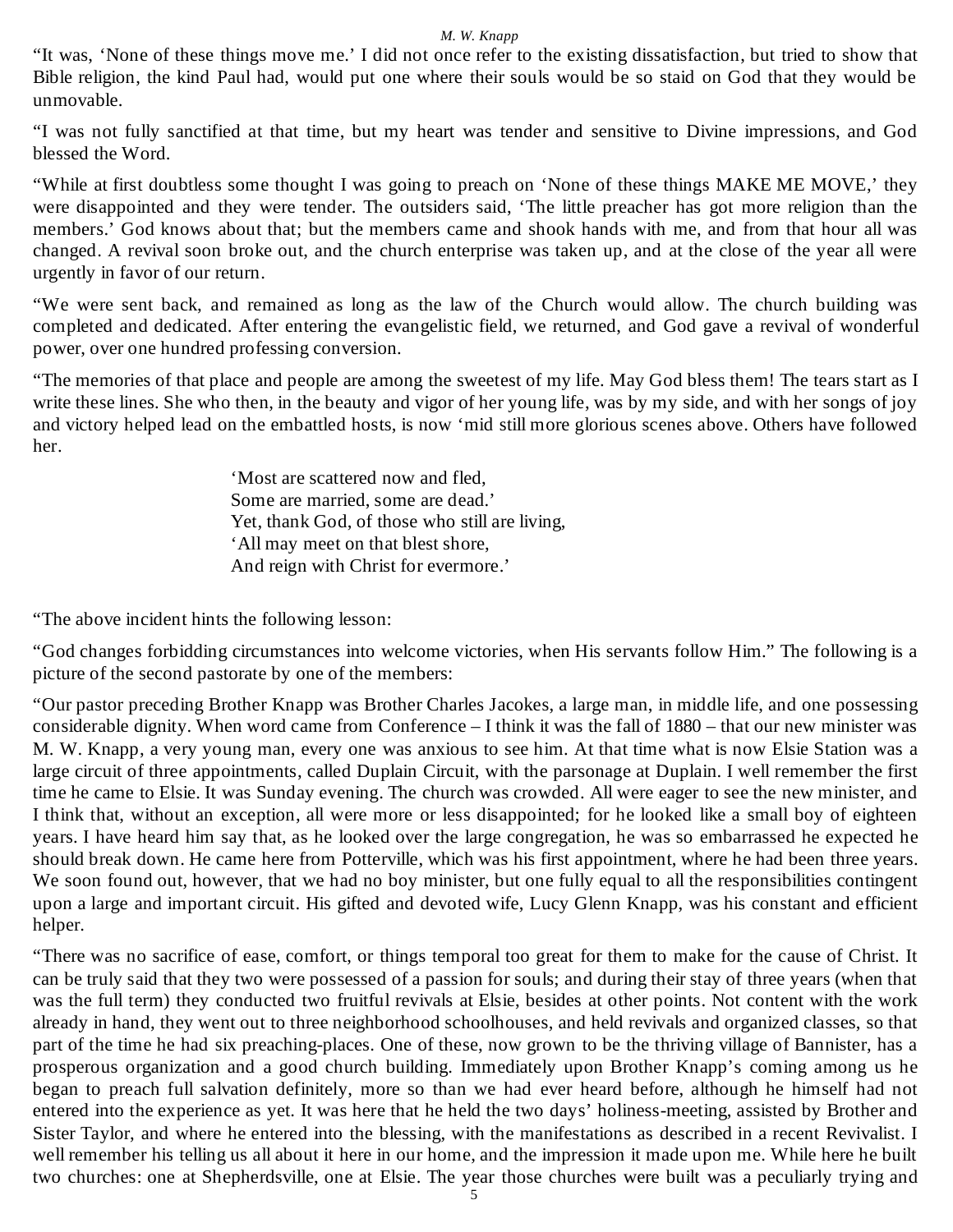discouraging year for farmers, and they composed the larger part of the membership. It was known as the wet season. Wheat grew in shocks in the field, and even standing in the fields, where there had been so much rain as to be unable to cut it. The heads lapped together, and tiny shoots of green could be seen all over the fields. Naturally this looked discouraging for this enterprise, and you who have known Brother Knapp in later years can understand with what faith and contagious enthusiasm he pushed the matter to completion, giving largely of his own small means at both places. He was the means, under God, of leading very many in the Church into a richer experience, even into the way of holiness.

"I shall never forget how he would drop into our home, and, with the warm handclasp and genial smile, ask, 'Well, Brother [or Sister], how is your soul today? Is it all right between you and God?

Are you sure your feet are in the highway?' O how glad we always were to see him come, although sometimes almost dreading those questions, yet never failing to experience help; and we would watch him drive away, knowing that God was a little nearer, His helpfulness a little more real and personal because of this visit from our well-loved pastor. What he has accomplished in the short forty-eight years of his life would be impossible to estimate. God only knows. But how many, many there are that can say, 'He helped me!' Truly he wore himself out, and doubtless accomplished more than many who live to a great age.

"Speaking of his extremely youthful appearance when he came here, a young couple, near neighbors of ours, accompanied by friends, drove over to the parsonage to be married. They had never seen the new minister, and when he met them at the door, they asked him if his father was at home. Seeing the situation, be said, 'If it is the minister you want, I am he.' Of course, this was a good joke, and no one enjoyed it more than the minister and his wife.

"There is so much more that I would like to say, so much that will ever be treasured among the precious memories, sacred and hallowed, that go to make our lives rich and sweet; and such things can not be put upon paper, can not be expressed with ink and pen. We are glad we were intimately acquainted with Brother Knapp; so glad our home has been hallowed by his presence; so glad that during those precious three years they called our house 'home,' and many nights occupied the prophet's chamber; so glad that he baptized two of our dear children who in their youth were converted in one of his meetings; so glad that our sweet Nellie welcomed him to the heavenly home; so glad for the blessed certainty that, when our work is finished, we, too, shall once more clasp that hand and see that genial smile and enjoy such delightful company through all eternity in that Home not made with hands. We sometimes say that we have more friends there than here. O, how joyful will the meeting be! -- JULIA E. CANTIE."

In these days of joking and feasting and lodge-joining preachers, how refreshing to read of this young old-fashioned gospel preacher, who loaded himself with extra work, and preached six times a week, and had revivals, and went about seeking the lost with a real passion for souls!

There are people who say that there is no such thing as a second blessing of sanctification subsequent to regeneration, and to be sought after by Christians. These critics of the holiness movement tell us that the people who seem to get this second blessing are only reclaimed from backsliding.

This beautiful life alone would refute such an utterly erroneous theory. This man was all on fire for God and the salvation of souls, and, so far from being backslidden, was preaching full salvation and "groaning after it," and holding a Convention of two days to talk about it, even before he reached the experience. "Backslidden!" Indeed! The zeal of the Lord was even then consuming him. The truth is, that is the very kind of Christians who seek sanctification and get it.

Too many Christians have so low a state of justification that they have neither concern about nor any care for sanctification, and, of course, while in that state, never get it, nor even seek it. Praise the Lord, it is the spiritual souls, who, with a great heart-hunger, cry, "O to be like Him!" that God makes fat!

Brother Knapp, ever reaching out for a full salvation and for an "uttermost" Savior, at last had the longing of his heart satisfied. He gives the following account of it:

"Fourteen years have I passed since I crossed the Red Sea, and I have never for a moment felt like returning to Egyptian bondage. Glory to God in the highest for such wonderful deliverance!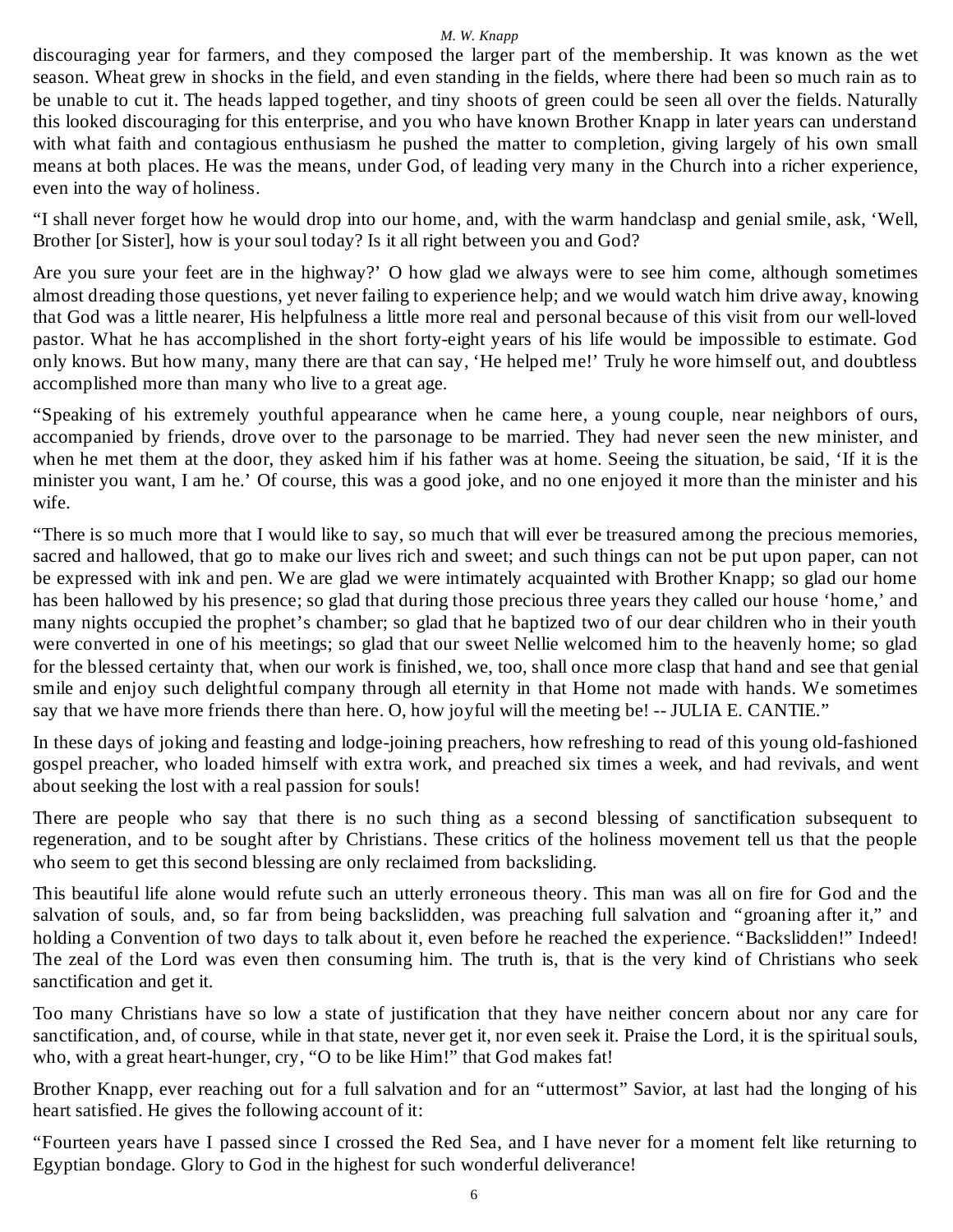"For nine years I tarried in the Sinai Wilderness experience. I was converted, and knew it, loved God and His people, worked for Him as well as I could, saw many souls converted, and grew in knowledge and experience; but my temper, which was quick, often made me conscious that I was not possessed with all the mind of Christ. I was hampered with selfish ambitions, joking and teasing tendencies, and other movements of the carnal mind. Inbred sin sought to expel the holy power that bound it, and there were frequent struggles within between the two contending principles. I needed the blessing mentioned in the following song-prayer of a well-known poet:

> 'Savior of the sin-sick soul, Give me grace to make me whole; Finish Thy great work of grace, Cut it short in righteousness.

Speak the second time, "Be clean;" Take away my inbred sin; Every stumbling-block remove, Cast it out by perfect love.'

"I had read much on the subject of heart-purity, but never heard a sermon on it. I knew that the Bible clearly taught cleansing from inbred sin and the fullness of the Spirit as the privilege of every believer. I reasoned: 'God does not do things by halves. I know that He converted me and that I am His child; therefore I must be saved from inbred sin.' The fact, however, that it was in my heart, and that I often was painfully conscious of it, was stronger than my argument, and confused me. I said, 'I'll keep it down;' but instead of that, it kept me down. Then I said, 'It must be a growth; I'll grow into it.' I did grow into the knowledge of self and Christian privilege, but made little progress in the grace of perfect love. How it pains me that in my dullness I tarried so long in the shallow waters, but the great deep of God's love was continually inviting!

"In November, 1882, I permitted the Lord to lead me to Kadesh-Barnea, on the borders of the promised land. By His grace I then and there entered the land, receiving the blessed baptism of the Spirit that cleanses from inbred sin and fills with perfect love. In June I had appointed a three days' special service for myself and people to seek this longed-for experience. Rev. William Taylor and wife, two noble workers who had the fullness of the Spirit, were invited. It was a time of heart-searching. Their testimonies and teachings were clear and given in all humility, and convinced me all the deeper of my great need and privilege. I received great help at that time, but not the consciousness that the great work was wrought.

"In November the crisis came. I had been preaching full salvation, but could lead my people no further than I had gone myself. I set apart a time to settle the matter. God met me and gave me the promise: 'If we walk in the light as He is in the light, we have fellowship one with another, and the blood of Jesus Christ His Son cleanseth us from all sin.' The blessed Holy Spirit explained it to my heart, and helped me to take hold of it right then and there. He suggested, 'Why not believe on the authority of His Word that God is doing just what He agrees to do just now?' I was conscious that the conditions upon which the promise was based were being met, and could see no reason why I should not, and replied, 'Lord, I do.' In an instant I was made conscious of my cleansing. The 'giants' fled, the 'walled towns' crumbled, and Canaan, through Christ, was possessed. To God be all the glory!

"The 'fullness' soon followed. I saw then where my trouble had been. I had not dared to venture on the promise and trust in the present tense. I thanked God for the victory given, and asked that, in order with greater confidence I might publicly proclaim and urge the experience, that He would give me still further unmistakable evidence of its reality. I retired looking for something more. I was not disappointed. Instead of some thing, some One came – the One altogether lovely, even Christ Himself. I had slept about an hour when I was suddenly awakened by what sounded like three distinct knocks on the front door. In an instant I was made just as conscious of the Divine presence as ever man was of the company of an earthly friend. I felt the presence of a gentle, unseen power upon my head. Then a wave of Divine power and love, causing a sensation something like an electric shock, only inexpressibly pleasurable, rolled over my entire being. Then three impressions were made just as vividly as if uttered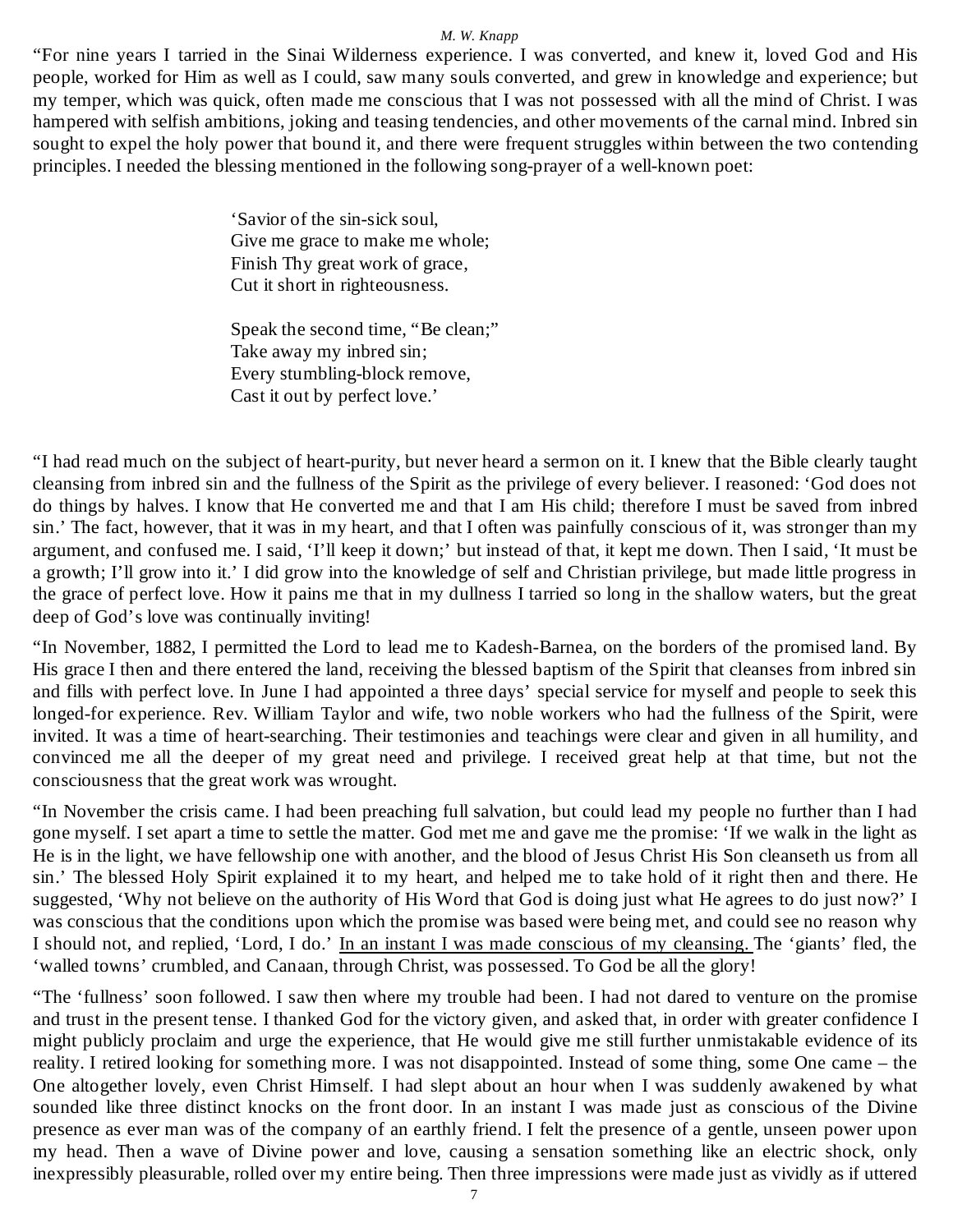by an audible voice:

- "1. 'This is the added evidence you prayed for.'
- "2. 'You are healed of your disease.'
- "3. 'A definite call to especial evangelistic work.'

"A few days after my wife received a call to the same work. Since then she has triumphantly passed to brighter realms above.

"For years I have been sufferings from the effects of a sunstroke. It had taken me from my studies, and threatened to prostrate me completely. Every year of my preaching, some had thought, would be my last. Physicians said my only hope was to stop and rest. The physical cure wrought was perfect. Both the spiritual and physical blessings stand the test of toil and time. Great and gratifying as the physical healing is, I count it a mere shadow compared with the spiritual uplift then received.

My wife says I have been a changed man. My members said there was a marked improvement in my preaching. Teasing, foolish jesting, and selfishness, by the Divine Plowman were rooted out, and the Spirit's graces implanted in their stead. The second letter in redemption's alphabet has been learned, and a holy ambition aspires to further progress, and then to teach those unlearned.

"Dear reader, may we each be so faithful in the early Canaan that we may greet each other in the heavenly!

" 'Unto Him that hath called us out of darkness into His marvelous light be glory and dominion for ever and ever! Amen.' "

Six years in the ministry; five churches built, eight or ten revivals, and himself sanctified! Well done, beloved brother! You are pushing along fast toward "glory, and honor, and immortality."

# CHAPTER 5

# THIRD AND FOURTH PASTORATES – REVIVAL EXPERIENCES

"It is the great lesson of biography to teach what man can be and can do at his best. It may thus give each man renewed strength and confidence. The humblest, in the sight of even the greatest, may admire and hope and take courage. These great brothers of ours in blood and lineage, who live a universal life, still speak to us from their graves, and beckon us on in the paths which they have trod.

Their example is still with us, to guide, to influence, and to direct us. For nobility of character is a perpetual bequest, living from age to age, and constantly tending to reproduce its like." -- SAMUEL SMILES.

Work as if thou hadst to live for aye; Worship as if thou wert to die today." -- TUSCAN PROVERB.

"Blest work! If ever thou wert curse of God, What must his blessings be!" -- J. B. SELKIRK.

"Let every man be occupied, and occupied in the highest employment of which his nature is capable, and die with the consciousness that he has done his best." -- SYDNEY SMITH.

Brother Knapp was one of God's faithful workers, blessed and happy in his work. If this precious biography achieves anything, it will teach "what man can be and can do at his best."

I find that Brother Knapp's third pastorate was at Lions, Michigan. The incidents are the very briefest. The mother writes that "he had a revival everywhere he went." Mrs. Knapp's diary has this passage:

"We were at Lions, Ionia County, one year, and the last three months of the year we both felt that the Conference year would finish our work there. The people and our presiding elder were very anxious for us to remain; but we had a growing and deepening conviction that our work there would close at Conference time. The last day of Annual Conference Martin came home, and we joined together in prayer concerning the matter. We were to remain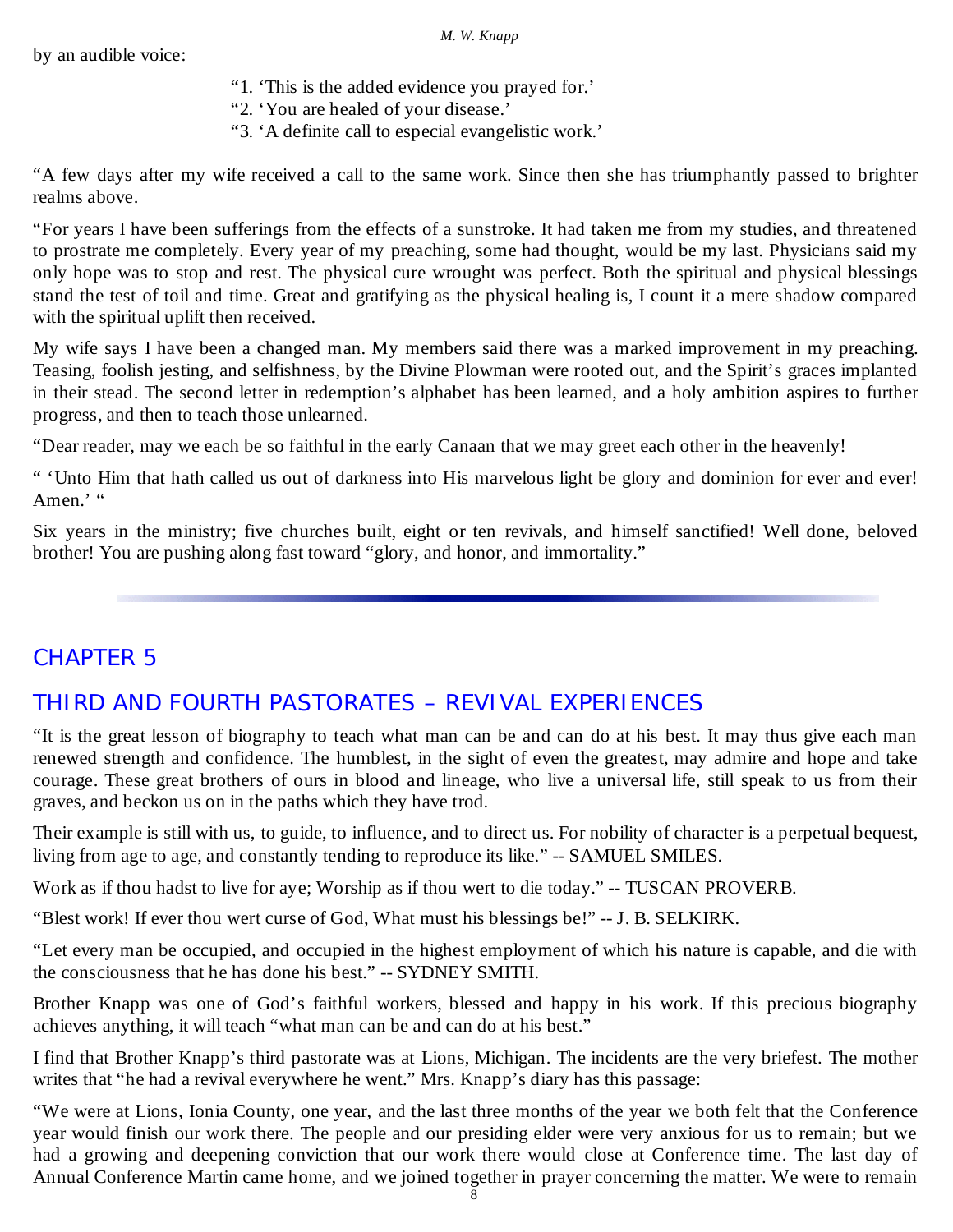there or come to Montague. While praying there came to my mind the pleasant home we were so nicely situated in, our pleasant surroundings, and how my health would not admit of moving.

"Then I seemed to see this place pictured out; only it looked very horrid; but a finger pointed straight here, and a command came to go. I immediately arose from my knees, and as Martin did the same, he said, 'Well, what are you going to do about it?' And, without stopping to think that I could not well come alone, I replied, 'I 'm going; are you?' He said, 'Yes, and my promise, "I will go before you, and will be your rereward." ' Anna prayed about it, too, and had a similar answer.'

They went to Montague, where they remained three years. Then the little jottings of the wife in the diary show pastoral visitations, and Conventions, and revivals chasing each other in rapid succession. Their hearts and hands were ever full of work for Jesus.

The wife herself began to preach and hold revival services, even apart from her husband for a week at a time. They were getting such a reputation for success in revival work that they were called to assist other pastors in their Churches a hundred miles away. The Lord had a man and woman he could use in Christian work, and He let the Churches find it out.

# REVIVAL INCIDENTS By THE FIRST MRS. KNAPP

**"Whisky Creek.** -- Began meetings November 1, 1885.

"Sunday evening: Good attendance, interest, and one young lady began publicly serving Christ.

"Monday evening: Two more started.

"Tuesday evening: Ten more started in the Master's service, most of them coming forward with weeping, and seeming great earnestness. One lady was urging her weeping daughter to go forward.

I asked her if she was a Christian, and she said she wasn't. I asked her to go with her daughter; she did, and also her son came and knelt with them. The lady said afterward she had been a Christian, but was backslidden, and had not trained her children right. She soon gave evidence of conversion.

"Wednesday evening: Martin preached from 'Awake thou that sleepest, arise from the dead, and Christ shall give thee light.' Three more began serving Christ, and some who have been seeking gave clear testimonies of conversion. One brother said he began to backslide by neglecting to ask a blessing when a stranger was at the dinner-table.

"Thursday evening: Martin preached from 'Ye must be born again.' Very deep conviction, and one new one started.

"Friday evening: Had an experience-meeting; good, too. Those who are coming out on the side of Christ are very humble in their confessions, and very happy in Christ. One brother said, 'Why, there is no more danger of your backsliding than there is of your starving to death if you eat.' One more chose Christ.

"Saturday evening: Good meeting. One brother said he had not been to meeting until last night, and then came late; but when he came into the house he felt the power of the Holy Spirit. 'Why,' he said, 'he could see it in the room, and it went through him like a shock of electricity.' More of the converts testified for Christ than before.

"Sunday, 8<sup>th</sup>: Grand morning meeting began by singing 'Praise God' twice to 'Duane Street,' for what He had done and was about to do. Subject, 'Sanctification.' A great many arose, consecrating themselves to Christ. Splendid testimony-meeting. A strong moral man arose, and stated that he had been a sinner, but by God's grace he would live for Him. He praised the Lord for saving him. I have scarcely ever seen such a sensation among saints and sinners, old and young. Some wept, others laughed for joy, while others shouted. It seemed that all were deeply moved. For the first time I organized a Methodist Episcopal class. Some twenty-five joined. Closed with 'Praise God.'

"Evening: God gave the victory. Blackboard sermon. Deep conviction. One or two started; some twenty-two have expressed a determination to serve Christ during these twelve services since last Sabbath. All glory to God! One brother said that, two years ago, a man induced his wife to leave him, and he backslid because of it. Last winter he thought he would come back to God, but he found he could not forgive that man; but last Sunday night, while I was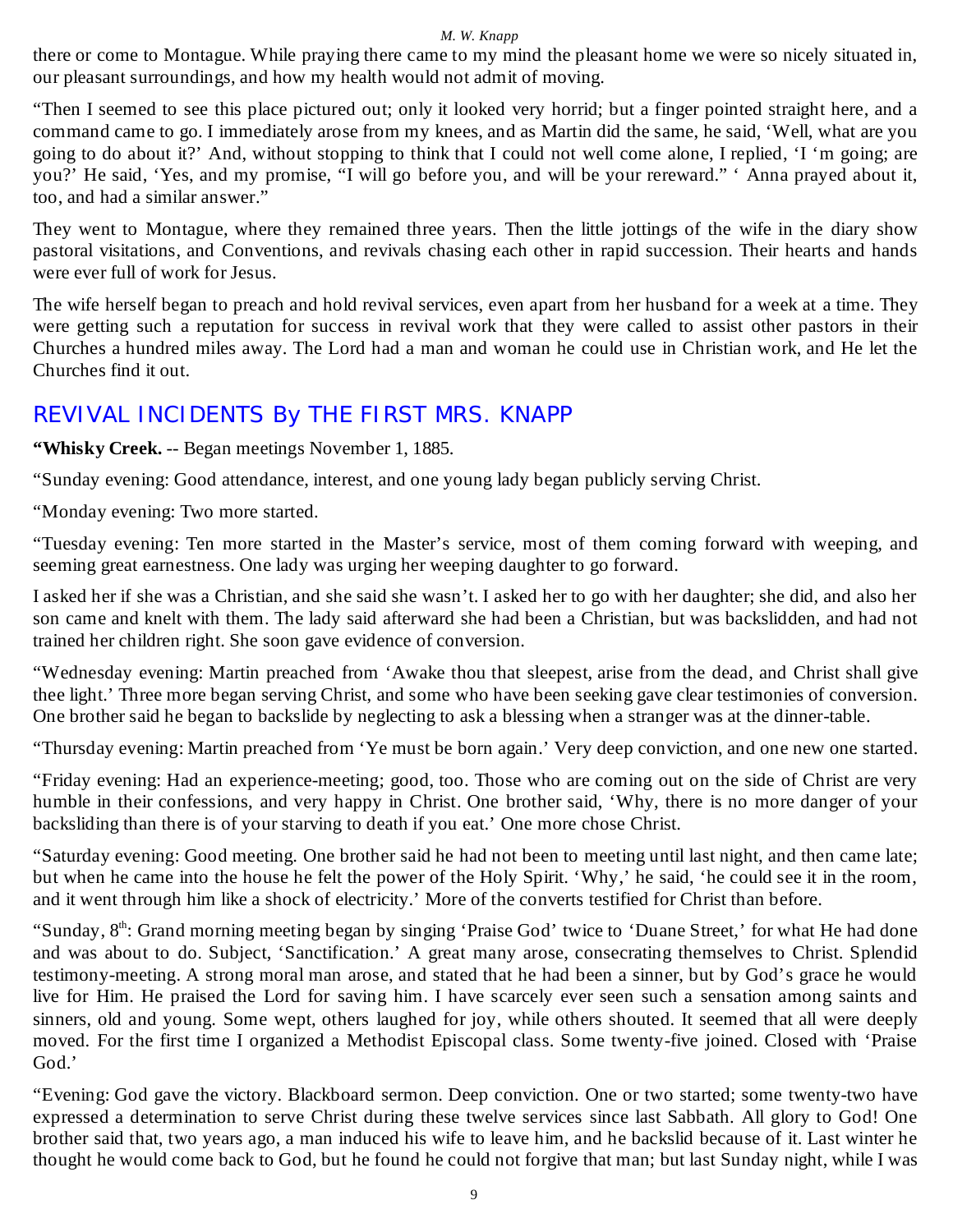preaching from 'God so loved the world,' he thought the matter over, and made up his mind he could forgive that man; and so he came to Christ Monday evening. One sister had said several times during the week that she would rather die than stand in any one's way; then, on Sabbath evening, when a lady who had deeply wronged her joined the Church on trial, she felt so badly about it that she nearly fainted. She had no idea that she had hardness in her heart toward any one; but she said, by the grace of God, it must go; it was a severe test, but showed her her own heart as probably nothing else would have done.

"Montague, Mich. -- Friday evening, November 13<sup>th</sup>: Martin and I went to Reed City last Tuesday to attend the District Revival Conference. Sister Lucy Nethercott Daniels invited me to attend it, and I accepted the invitation because I was fully persuaded that God so ordered. Found, after my arrival, that she sent for me to hear my experience on Christian work, faith-healing, etc. I had not been in town four hours before I heard that a young lady dying with consumption was very anxious to see me. I was taken to her the next day; found she had heard of my faith cure, as announced in the Michigan Advocate a year ago, and hoped I might help her along that line. I saw she was not at all at rest regarding spiritual matters, and I talked to her along the full consecration, complete submission, perfect obedience line, and finally prayed for her. She said she could say Amen to all my prayers. I left her, and returned next day to find her rejoicing in a complete Savior. She had asked her lover, the evening before, whether it would be easier for him to become a Christian if God should spare her life, or take her to Himself. He told her in either case he was going to be a Christian. The evening following my second visit she talked with a number of unconverted friends, and after they had promised to serve God she prayed for them. Had a good talk with another afflicted lady, who is deeply convicted for heart-purity. I should have felt sure God sent me to Reed City, even though I had seen no good results from my going; but it was good of Him to show the why He sent me.

Brother Daniels has been strongly impressed, for months back, that Martin ought to help him in revival work; but he did not know, until a few weeks since, anything about our call to evangelistic work.

"Martin preached Thursday evening, and five started in Christ's service. He is going back up there next Tuesday to continue the work. Several of the ministers invited us to help them this winter. We have had eight calls to revival work, besides three other places where we feel God wants us to labor.

**"Reed City.** -- Friday, November 20<sup>th</sup>: Martin came Tuesday, and I came yesterday. We found willing workers to do our work on the charge in our absence, and the people bid us 'Godspeed.' The interest here is deep and constantly increasing inside and outside the Church. Numbers forward every night.

"Tuesday, December 1, 1885: Some thirty or forty have been forward for prayers during the meetings, many of whom give good evidence of conversion. Sunday evening the house was crowded, and extra seats were brought in. Nine new ones manifested a desire for salvation. God blessed us with His presence. The people were told that what they could freely and gladly give us, for our expenses, would be thankfully received. The first six dollars were all silver dollars. One brother handed me two dollars, saying, 'I would not take ten thousand times that much and be put back where I was two weeks ago.' One lady gave me 25 cents, and, weeping, said she wished she had more for me. And old lady gave 50 cents, and said she wished it was \$50,000. Another said I had done her \$100 worth of good, and she wished she could pay it.

"Tuesday,  $8<sup>th</sup>$ : Martin came back yesterday. While here before, we went down and sang on the street, and he talked from a dry goods box three evenings. New work for him. We ladies used to go and sing on the street, and invite people to church, at Montague, last winter; but he never went down.

The work here seems to us to have been terribly hindered by cold Church, who will not make their wrongs right, nor work. We go to Ludington today to help Brother Stark in revival work.

"Montague. -- December 26<sup>th</sup>, Saturday: I was at Ludington almost two weeks, and Martin was there one. The minister was all taken up with 'marrying a wife,' the older members with a Church fair, and the younger ones with a Christmas concert; and the first week we had a terrible storm.

Nevertheless, the Holy Spirit was poured out upon the people. Some were sanctified, some fifty manifested a desire for salvation, and a good number gave evidence of clear conversion. Some were deeply convicted of sin, and called themselves the worst sinners in Ludington. We had very interesting meetings Sunday and Monday. Tuesday I came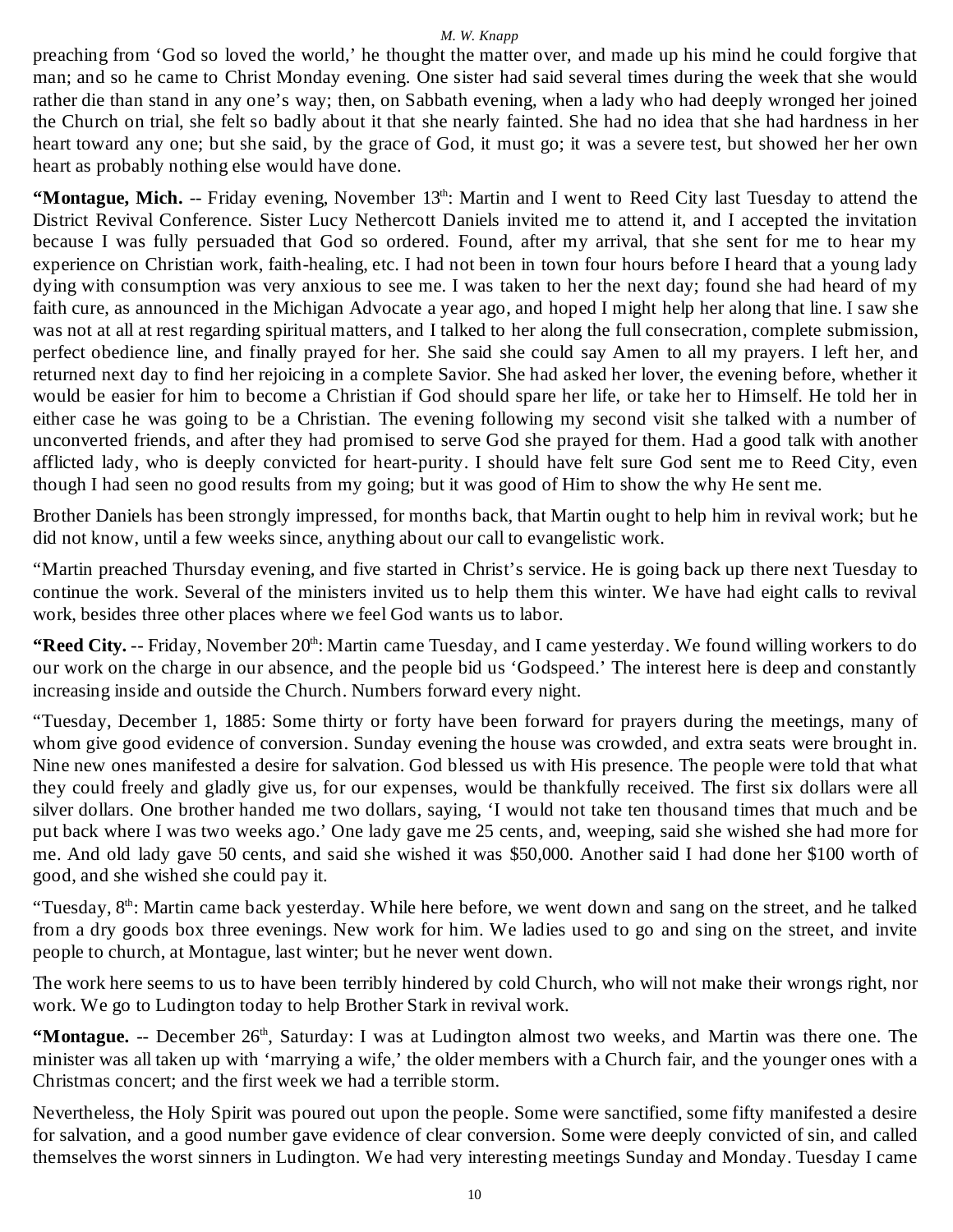home very tired.

**"Vermontville, Mich..** -- Saturday, January 2d: We held meetings at the Green Schoolhouse from Sabbath 27<sup>th</sup> until Thursday, closing with a watch-night service. It rained and rained all the week till Thursday, so that many could not attend the services; but God gave us a grand watch-night service, in which many were greatly blessed. I left home again today, where we are to help Brother Paddock in revival work. Martin came yesterday.

"Tuesday, 5<sup>th</sup>: The work is opening grandly. The members are doing well. Tonight eighteen persons arose, saying they were not satisfied that God saved them. Ten came promptly forward to the altar in the consecration service. The pastor has been doing good work.

"Tuesday,  $12<sup>th</sup>$ : The work is going gloriously on. About forty have already taken a decided stand for Christ, many of whom gave clear evidence of conversion. Brother Lamnis said that he had been exercised about tobacco for several days, and Sunday night he knelt to pray, and he felt he must lay his tobacco one side while he prayed. He did so, and God blessed him, and when he arose he took his tobacco again; but he felt mean over it, and then told the Lord that if it was wrong for him to use the stuff to show him by withdrawing His Spirit from him for a season. Immediately all was darkness, and he suffered terribly, until he told the Lord that it was enough; the tobacco must go. He has won a great victory, and God blessed him greatly. He has used the filthy stuff for forty-four years A few days ago he gave himself entirely to the Lord, but had no idea what God would require of him; but he says it is very little in comparison to what Jesus has done for him. One brother had been praying for heart purity, and last Sunday morning he was awakened by three knocks; and it seemed to him that the Savior stood by him, and blessed him, and told him to go to a sinner and invite him to become a Christian. I do not remember to have been in a place where the Christians work any better than here. One young man said he had given up all but one thing – a euchredeck, which he kept in the bottom of his trunk for fear his mother would know it. He thought he must not waste it because of the money invested; but was enabled to consume it in the flames yesterday. He said he would not take twenty-dollars for the blessing he had already.

"Sunday, 19th: Good meeting all day. Afternoon, had an experience-meeting along the line of conversion. One was converted in an old sawmill, one out in the dark alone, one at the family altar, one all alone at home, one by an old hickory stump, two in schoolhouse and lost their strength; and many others at Church altars. Some could not tell where nor when, but know they are saved. One was converted forty years ago, and has been wandering in the wilderness all the time until last Sunday, when God saved him.

"Monday evening: Yesterday a large number of envelopes were given out to those who wished to help pay the expenses of the meeting. Tonight they were taken up. One old brother said he put \$1 into his envelope, and then he thought that was not enough, and added 50 cents more. Then he did not feel satisfied, and so put in enough to make it \$2; then it came to him that \$3 was just right, so he put in the other \$1, and sealed up the envelope. One envelope contained 30 cents, with a neatly-written note requesting us to pray for the writer, an unpardoned sinner.

"Friday, January 22d: Meetings closed yesterday with an 'All-day Jubilee Service.' There were sixteen forward in the evening, most of whom confessed conversion. Altogether some over one hundred have bowed at the altar, most of whom have come out clearly for Christ. Some forty or fifty professed sanctification. We never saw so much work done in so short a time. It seems like good foundation work, too! 'Praise God, from whom all blessings flow.' They paid us more than \$60, leaving us, after expenses are met, \$33, to be applied on our salary at Montague. Our stay at Brother Paddock's has been very pleasant indeed, and altogether we have had the least hard pulling of any work we have ever been in. The people have been very profuse in their thanks and expressions of regard for us and our work, recognizing the hand of God in it from beginning to end. Yesterday morning a Congregational brother told how that a brother asked him to attend the meetings, and he said it was of no use; his heart was so hard. But the brother came again and again, and finally persuaded him to come; and now he praised God that he had come. Two or three evenings ago he and his wife arose, stating they were not satisfied that they were saved; but when pressed to go forward, they did not wish to, for fear of hurting the feelings of their pastor, who was present.

"A Congregational lady said, after she reached home the night before, her little daughter asked her why she did not go forward; and she told her she had been a Christian for years, and did not feel it her duty to go. 'Then,' said the child, 'why didn't you stand up and tell it?' And she said after this she would stand up and tell of it.